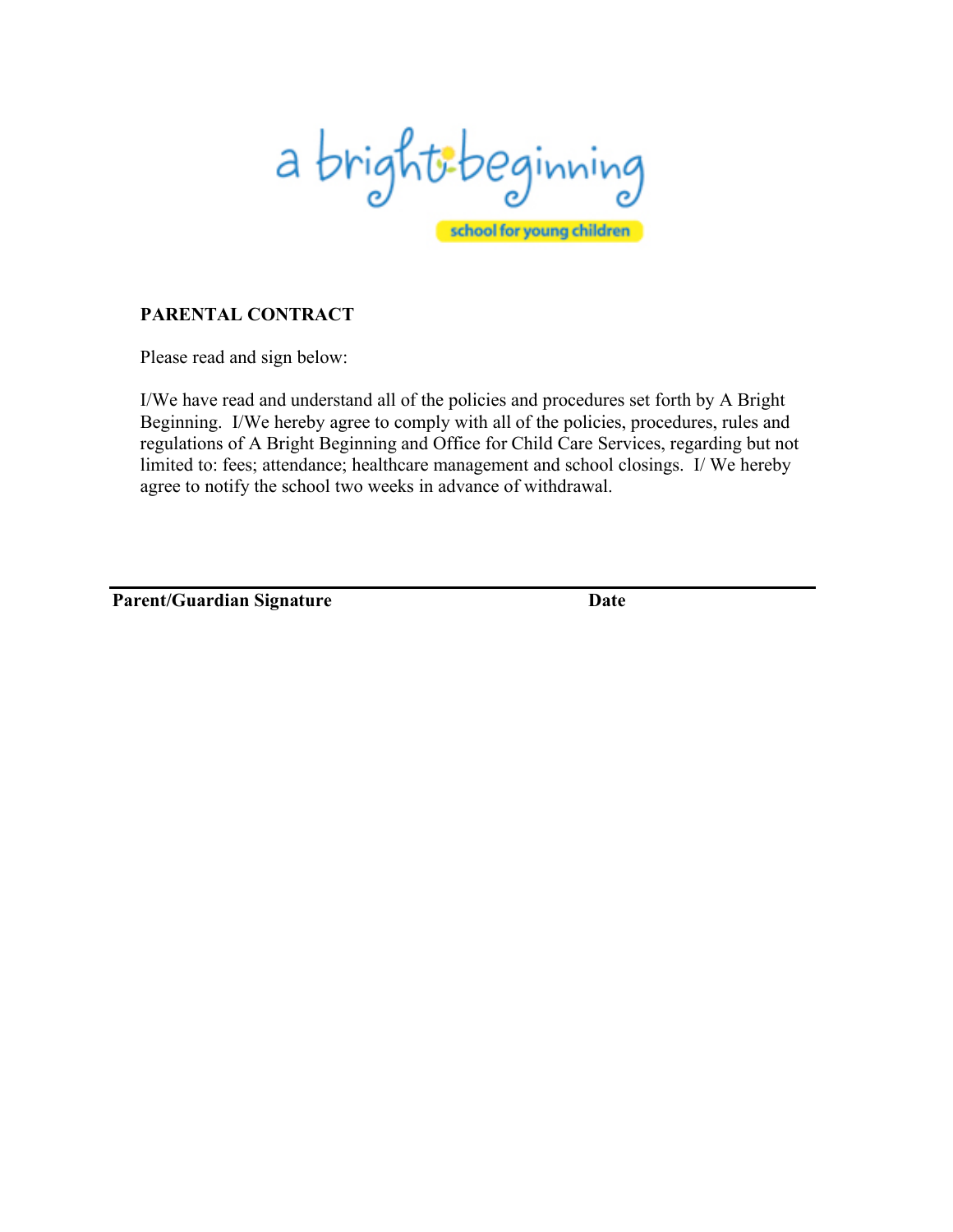

school for young children

52 Turnpike Road, Rowley, MA 01969 132 North Street, Danvers, MA 019

| Address and the contract of the contract of the contract of the contract of the contract of the contract of the contract of the contract of the contract of the contract of the contract of the contract of the contract of th |  |                                            |  |  |
|--------------------------------------------------------------------------------------------------------------------------------------------------------------------------------------------------------------------------------|--|--------------------------------------------|--|--|
|                                                                                                                                                                                                                                |  |                                            |  |  |
|                                                                                                                                                                                                                                |  |                                            |  |  |
| Name of Parent(s) and/or Guardian(s)                                                                                                                                                                                           |  |                                            |  |  |
|                                                                                                                                                                                                                                |  |                                            |  |  |
|                                                                                                                                                                                                                                |  |                                            |  |  |
| <b>Weekly Contracted Schedule:</b>                                                                                                                                                                                             |  |                                            |  |  |
|                                                                                                                                                                                                                                |  | Monday $( ) 7:30 ( ) 8:00$ pick-up time    |  |  |
|                                                                                                                                                                                                                                |  | Tuesday $( ) 7:30 ( ) 8:00$ pick-up time   |  |  |
|                                                                                                                                                                                                                                |  | Wednesday $( ) 7:30 ( ) 8:00$ pick-up time |  |  |
|                                                                                                                                                                                                                                |  | Thursday () 7:30 () 8:00 pick-up time      |  |  |

Friday  $( ) 7:30 ( ) 8:00$  pick-up time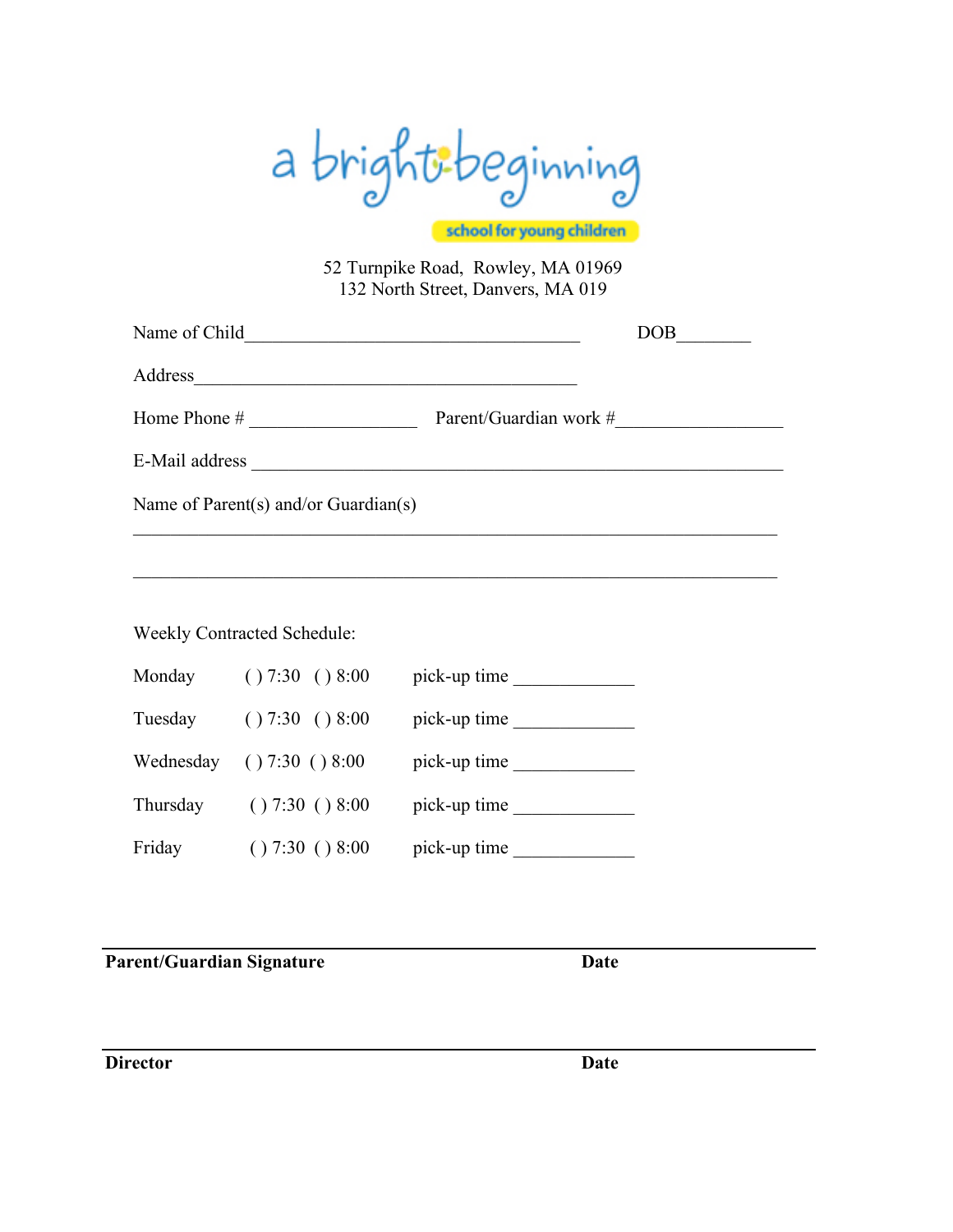

### **POLICIES**

#### **\*\*Please read and initial EACH policy below \*\***

- 1. A non-refundable registration fee of \$75.00 must be paid at the time of registration for the  $1<sup>st</sup>$ year of school. Each year there after the fee is \$50.00. If a child withdraws from the program and re-enters at a later date a new fee must be paid. Also a non-refundable deposit of one week's tuition must be paid at the time of registration, and will be applied to the child's last week of attendance.
- 2. The school is open Monday through Friday 7:30-6:00 pm. We close promptly at 6:00 pm. Any child in school after 6:00pm will be considered a late pick-up. The same fee schedule applies to late pick-up and early drop-off beyond a child=s contracted time, regardless, for example, if pick-up is 12:30 or 5:30. The assessed fee schedule is included in your packet. We have tried many policies and this seems to be the only solution. Our first concern with late pick-up is the child=s feeling of abandonment. Also, our teachers have obligations outside of ABB. There is also the liability that is placed upon the school. Fees for late pick-up and early drop-off: **First 15 minutes \$25.00, every minute thereafter, \$1.00 per minute.**
- 3. Drop-offs must be between 7:30 and 8:30, this is to insure smooth progression of the morning program.
- 4. Frequent late pick-up of your child (5 times ) without prior notification to the teachers will result in a mandated report to the Department of Social Services.
- 5. We will not release a child to anyone we suspect is under the influence of any kind of drug or alcohol. Due to the fact that we have no sophisticated methods for detecting impairment, we must err on the side of caution. The teachers will assist in finding a safe way home for the child.
- 6. Families with 2 or more children enrolled 26+ hours per week will Receive a 20% discount off of the lesser weekly bill.
- 7. Termination from our program must be given in writing two weeks in Advance.
- 8. Tuition must be paid on the  $1<sup>st</sup>$  of every month. Late tuition is subject To a late fee of \$25.00.
- 9. The cost of any legal action resulting from non-payment will be added to the outstanding balance.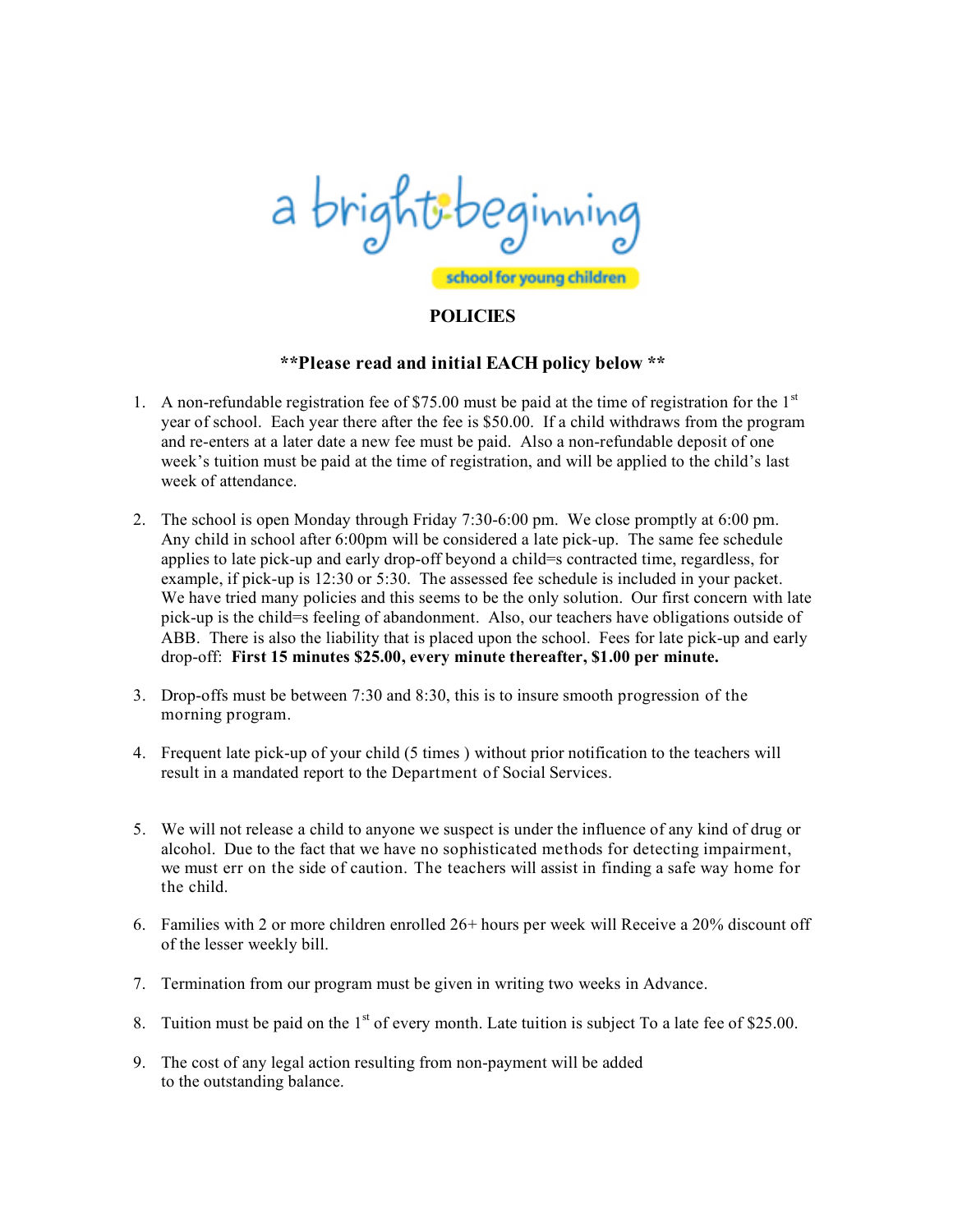- 10. Any scheduling changes must be submitted in writing to the director for approval.
- 11. Please call the school in the morning if your child will be absent or tardy.
- 12. No credit or refunds will be given for a child's absence on a scheduled day (includes sickness, snow days and holidays)
- 13. Each family will receive a 1-week tuition-free vacation of their choice. Please submit at least two weeks in advance.
- 14. There will be a \$25.00 service charge for any check that must be deposited by our bank for any reason, this charge also applies to checks returned to ABB as NSF
- 15. The school will be closed on the following days:

Friday before Labor Day Labor Day Columbus Day Veteran's Day Thanksgiving (Thurs & Fri) December 24 – school will close  $\omega$  12:00pm Christmas (Dec. 25 & 26) New Years Day Martin Luther King Jr. Day President's Day Memorial Day Independence Day

**Holidays falling on a Saturday will be observed the preceding Friday. Holidays falling on Sunday will be observed the following Monday.**

**\*\*\*Please initial if you do not object to having your address given out for the purpose of receiving birthday invitations from classmates. \_\_\_\_\_\_\_\_\_**

**If you have any questions regarding these policies, please feel free to speak to the Director.**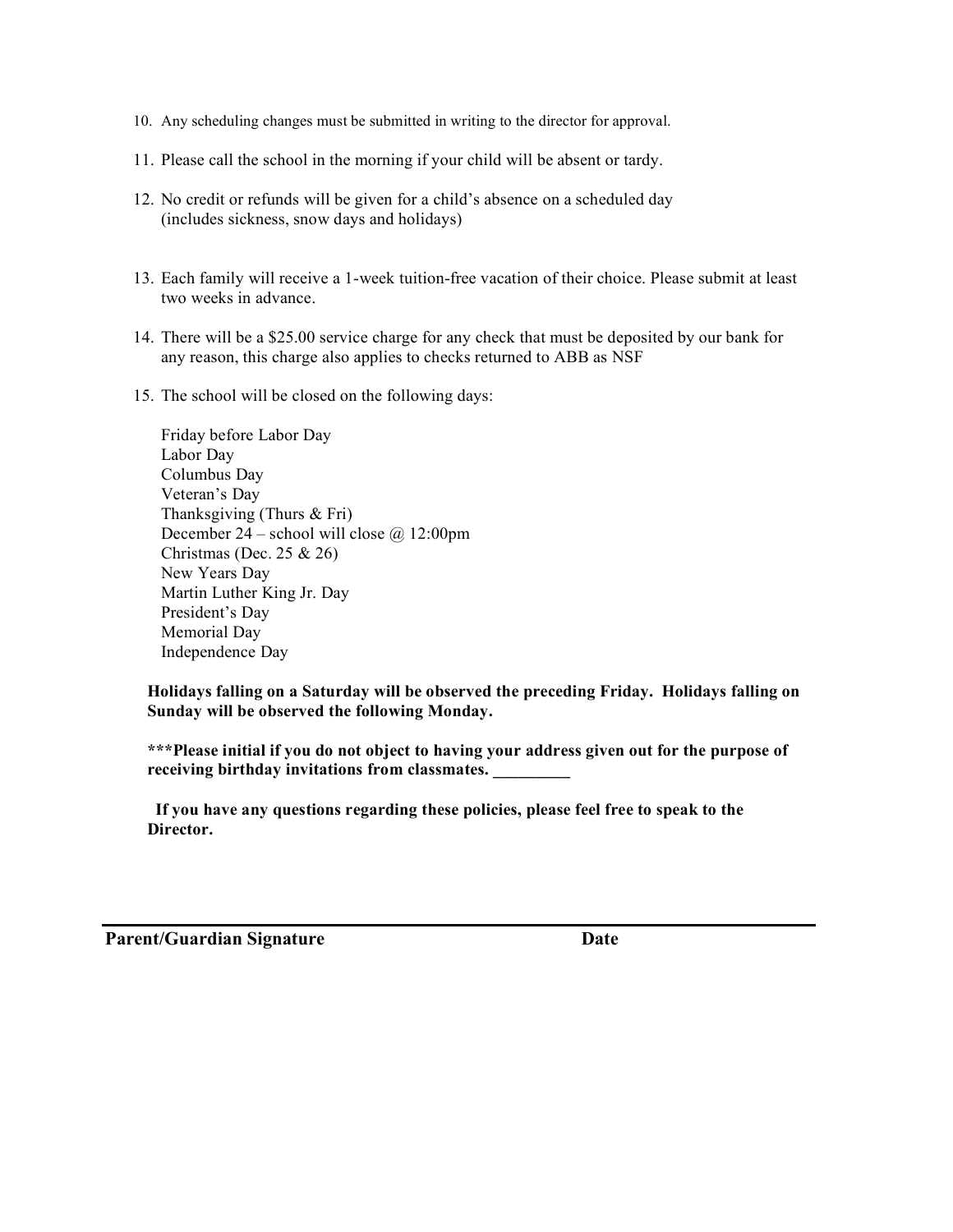**For center use**

Date of admission: Age at admission:

## **CHILD'S FACE SHEET/ ENROLLMENT FORM - CHILD INFORMATION**

| Child's Name                                                  | the control of the control of the control of the control of the control of the control of the control of the control of the control of the control of the control of the control of the control of the control of the control |                    |  |
|---------------------------------------------------------------|-------------------------------------------------------------------------------------------------------------------------------------------------------------------------------------------------------------------------------|--------------------|--|
| Date of Birth                                                 |                                                                                                                                                                                                                               |                    |  |
| Home Address                                                  | and the control of the control of the control of the control of the control of the control of the control of the                                                                                                              |                    |  |
| Home Telephone                                                |                                                                                                                                                                                                                               |                    |  |
| Place of Birth                                                |                                                                                                                                                                                                                               |                    |  |
|                                                               |                                                                                                                                                                                                                               |                    |  |
| Child's Identifying Information (required by OFC regulations) |                                                                                                                                                                                                                               |                    |  |
| Eye Color $\_\_$                                              | Hair Color _________                                                                                                                                                                                                          |                    |  |
|                                                               |                                                                                                                                                                                                                               | Skin Color________ |  |
|                                                               | Allergies                                                                                                                                                                                                                     |                    |  |
|                                                               |                                                                                                                                                                                                                               |                    |  |

### **PARENT/GUARDIAN INFORMATION**

| Parent/Guardian Name  | Parent/Guardian Name  |
|-----------------------|-----------------------|
| Relationship to child | Relationship to child |
| Home Address          | Home Address          |
| Home Tel. #           | Home Tel. #           |
| Cell#                 | Cell #                |
| Bus. Name             | Bus. Name             |
| Bus. Address          | Bus. Address          |
| Work Tel. #           | Work Tel. #           |
| Hours $(a)$ work      | Hours $(a)$ work      |
|                       |                       |

## **IF PARENTS CANNOT BE CONTACTED, PLEASE NOTIFY**

| Name                     | Name                  |
|--------------------------|-----------------------|
| Address                  | Address               |
| Relationship to Child    | Relationship to Child |
| Day time $#$             | Day time $#$          |
| Child's Physician/Clinic |                       |
| Physician/Clinic Tel. #  |                       |
|                          |                       |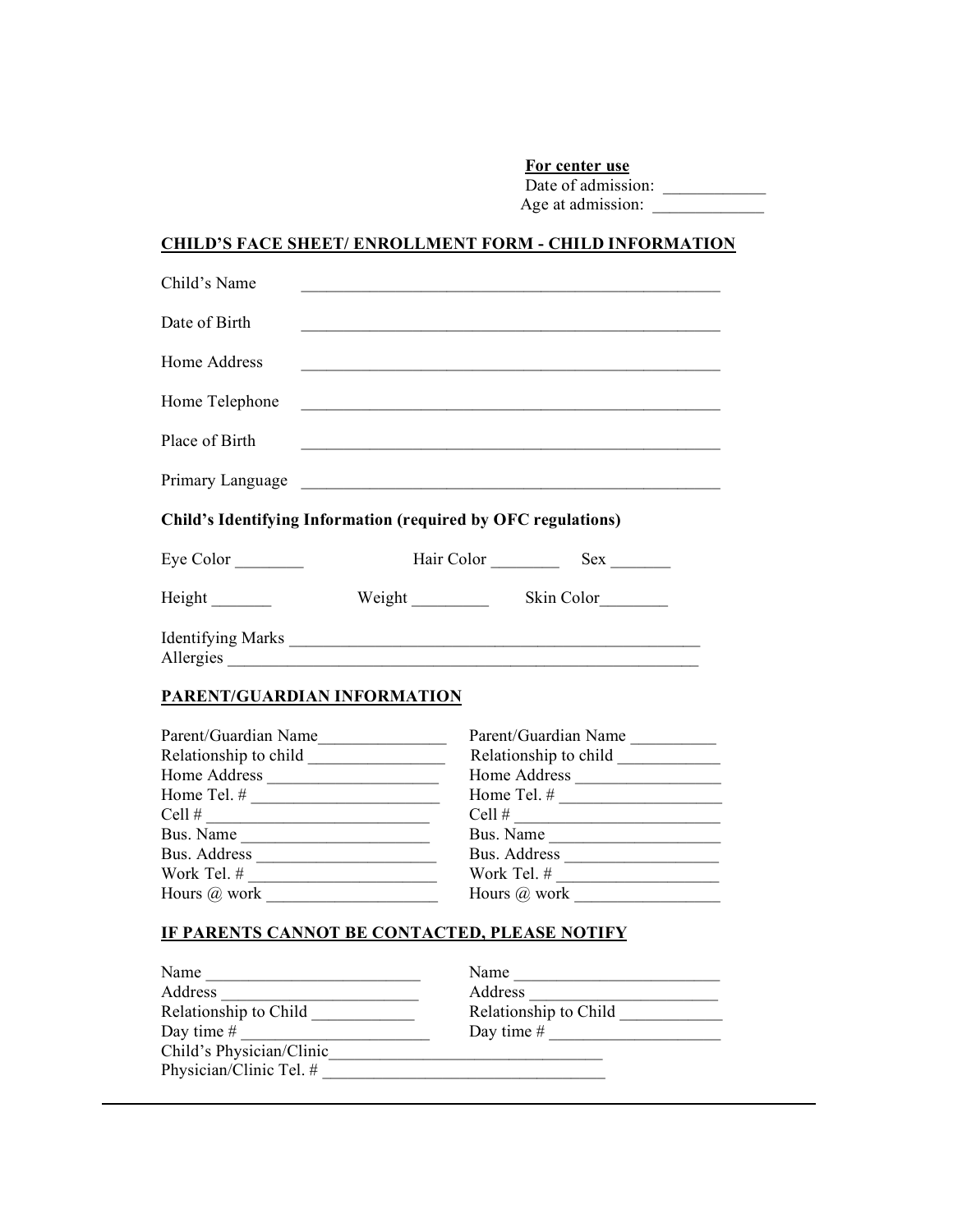**Parent/Guardian Signature Date**

## **AUTHORIZATION AND CONSENT FORM**

I understand that every effort will be made to contact me in the event of an emergency Requiring medical attention for my child Child's name However, if I cannot be reached I hereby authorize Center's name To transport my child to the \_\_\_\_\_\_\_\_\_\_\_\_\_\_\_\_\_\_\_\_\_\_\_\_\_ Hospital Name of Hospital (or nearest hospital) and to secure for my child the necessary medical treatment. I understand the staff members in the day care center are trained in the basics of First Aid and I authorize them to give my child first aid when appropriate.

**Parent/Guardian Signature Date**

\*\*\*\*\*\*\*\*\*\*\*\*\*\*\*\*\*\*\*\*\*\*\*\*\*\*\*\*\*\*\*\*\*\*\*\*\*\*\*\*\*\*\*\*\*\*\*\*\*\*\*\*\*\*\*\*\*\*\*\*\*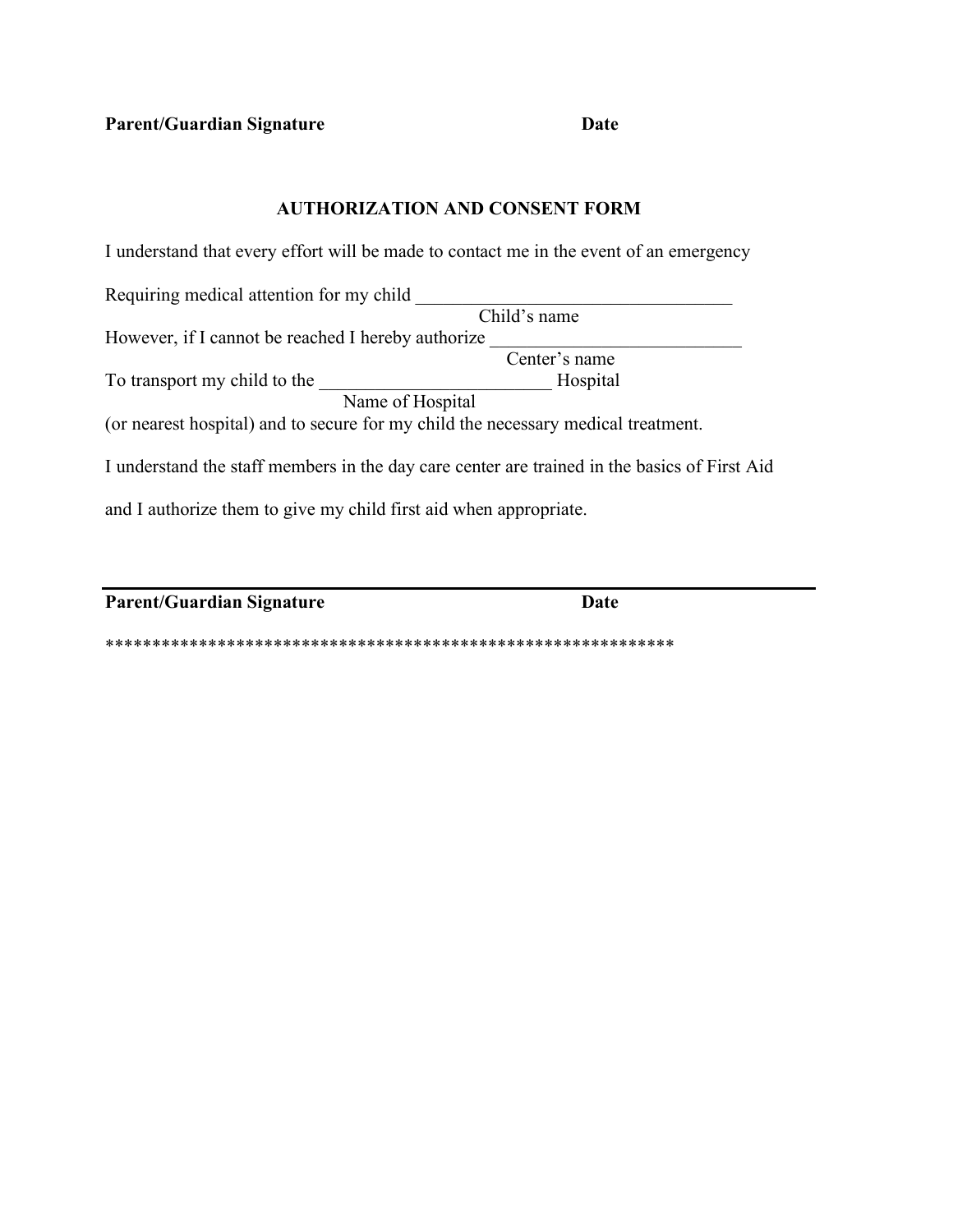### **EMERGENCY RELEASE FORM**

**I give my permission for my child to be released from and to be received at the end of the program to the following people.**

| <b>Name</b>    | <b>Relationship to Child</b> |
|----------------|------------------------------|
|                |                              |
| Name           | <b>Relationship to Child</b> |
| <b>Address</b> |                              |
| <b>Name</b>    | <b>Relationship to Child</b> |
| <b>Address</b> |                              |
|                |                              |

**Parent/Guardian Signature Date**

#### **PERMISSION/AUTHORIZATION**

A Bright Beginning will photograph children as the work and play. The photos and videotapes will be for non-commercial use. Photos will be displayed in photo albums or in individual classrooms at ABB. The purpose of the photographs and videotapes is so that parents/guardians & children as well as the teachers will have a lasing memory of the learning experiences that the children have while in our care.

| I have read and understand the above paragraph. |  |
|-------------------------------------------------|--|
| <b>Parent/Guardian Signature:</b>               |  |

I give my permission to the teachers/director at ABB to photograph/video tape my child at school.

Playing outside is an important part of a child's day at ABB. Each child will need a parent's permission in order to play in the fenced in play area.

I give my permission to the staff at ABB to take my child out to the play area.

## **Parent/Guardian Signature**: \_\_\_\_\_\_\_\_\_\_\_\_\_\_\_\_\_\_\_\_\_\_\_\_\_\_\_\_\_\_\_\_\_\_\_\_\_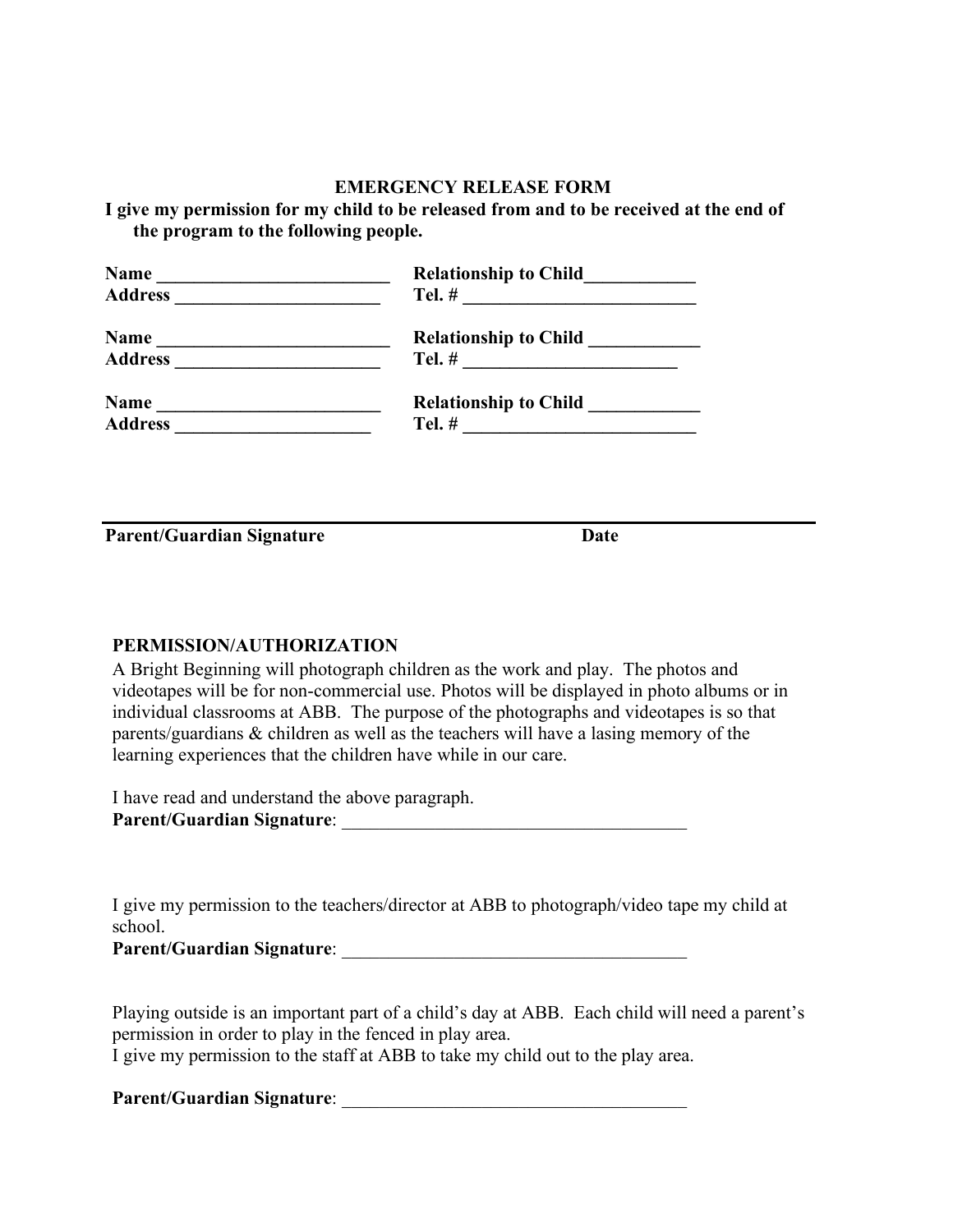## **ADMINISTRATION OF MEDICATION**

In order for the teachers to administer medication, the following procedures must be followed, no exceptions will be made.

### **NON-PRESCRIPTION: TOPICAL**

Non-prescription ointments and sunscreens can only be applied to a child when we have received written authorization from the parents/ guardian.

**I authorize the teachers/director at ABB to apply sunscreen and topical ointment, which I have supplied, (specific brand) or Sunscreen provided by ABB.**

**Parent/Guardian Signature Date**

### **MEDICATIONS**

Prescription and nonprescription medications can only be given when we receive a written order signed by the child's physician as well as the parent/guardian.

All medication must come to school in the original bottle. Medication not in its original container will NOT be administered.

Prescription labels serve as the written authorization from the physician. Parental authorization forms are provided by ABB.

**Attach a written order from your child's physician in regards to the administration of prescription and nonprescription medications. The order must include dosage and time of day.**